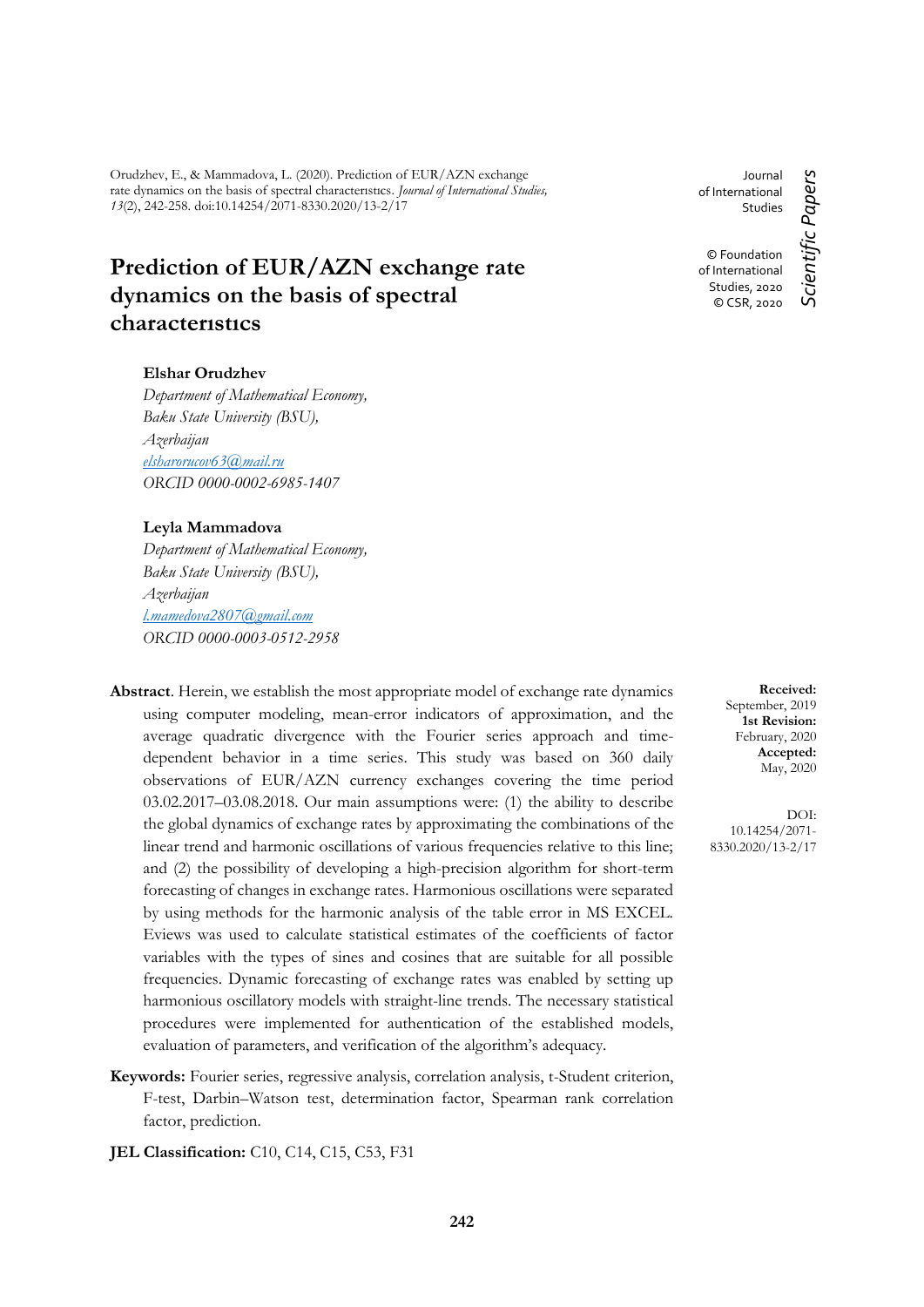## **1. INTRODUCTION**

It is impossible to imagine the globalized world economy without currency relations, which play a special role in international economic relations. Nowadays, monetary relations are determined mainly by currency exchanges; thus, it is very important to study exchange rates. In some instances, a change in the exchange rate of a currency will have a serious impact not only on that particular country but also on a great number of other countries. The U.S. dollar (USD), Great British pound sterling (GBP), and Euro (EUR) are examples of currencies with the potential to have a serious impact on many countries worldwide. Analysis of harmonics in the exchange rate dynamics of these currencies with other national currencies remains an important topic. Here, the vibration problems that appear are studied by approximations of spectral analysis using modern computer programs. The obtained results can be used to predict short- and long-term exchange rate dynamics and play a great role in the financial decisions of households, the regulation of monetary and budget policies, the solution of problems arising out of the currency market, and the making of mathematical econometric decisions that aim to restore macroeconomic stability (Calvet,1997). The spectral analysis problem that we consider in this paper needs to be solved urgently given current geopolitical conditions and considering the sanctions applied by the USA to both Russia and Iran (Urbanovsky,2015). Under these sanction conditions, Azerbaijan's economy is currently adapting to new economic relations. These new economic relations have made the Azerbaijan manat rate dependent on the prices of oil in the world market, national currencies of partner countries whose non-oil sector is subject to sanctions in relation to the USD, and the volume of imports. Such dependence on international relations has made it necessary to perform USD/AZN, EUR/AZN, and other currency calculations with Azerbaijan manat rates (Orudzhev & İsazadeh ,2018; Orudzhev & Mamedova & Suleymanov , 2018).

The aim of this study is to establish the most appropriate model for exchange rate dynamics with the help of computer modeling and taking into account the mean-error indicator of approximation and average quadratic divergence using the Fourier series approach with time-dependent behavior in the time series. The model was developed on the basis of daily observations of EUR/AZN currency exchanges [\(www.cbar.az/currency/customs\)](http://www.cbar.az/currency/customs) covering the time period 03.02.2017–03.08.2018.

#### **2. LITERATURE REVIEW**

There are many studies on the spectral analysis of financial–economic time series and their continuous analogues. The theoretical bases of the classical mathematical–statistical methodology for the spectral analysis of time series are given in (Anderson,1971; Box, G.E.P. & Jarkins & Reinsel , 1994; Granger & Hatanaka ,1964; Cryer & Chan, 2008; Koopmans ,1974). A classic example of spectral analysis of a time series is the expansion of a time series with periodic components into several harmonic functions with different frequencies by solving a linear multiple regression problem in which the dependent variable is the observed time series and the independent variables or regressors are the functions of the sines and cosines of all possible (discrete) frequencies. Moreover, the regression coefficients describe the degree to which the corresponding functions correlate with the levels of the time series. The sines and cosines themselves are not correlated (are orthogonal) at different frequencies. Spectral analysis determines the correlation between the functions of sines and cosines of various frequencies and the observed data. If there is a high degree of correlation (the coefficient for a certain sine or cosine), then we can conclude that there is strict periodicity at the corresponding data frequencies. For spectral analysis of multicomponent time series containing singularities, such as jumps, changes in periods, and amplitudes and phases of harmonic components, it is necessary to use new methods for processing time series that differ significantly from the classical correlation-based spectral analysis method. Currently, singular decomposition (Hassani & Thomakos, 2010), the Wavelet transform (Kedadouche, Thomas & Tahan, 2016), and the normalized range method (the Hurst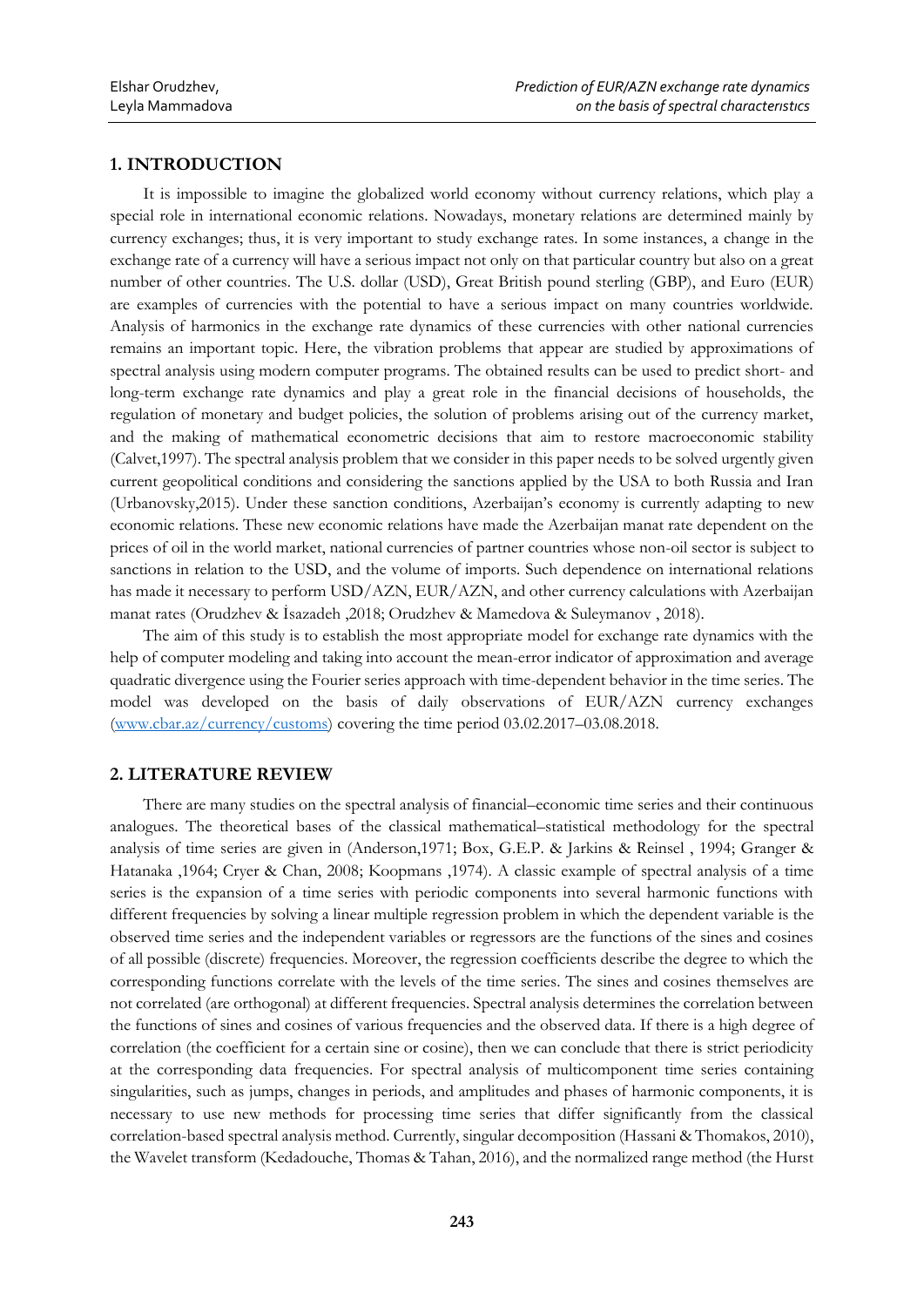Method) (Calvet, 1997; Lopatin & Chernenko, 2010) are the methods most commonly used to study the basic structural components of time series.

Depending on the domain of definition of the parameters of the approximating function, two main groups of methods can be distinguished. The first group contains global methods, which identify the parameters of the approximating function by using all known values of the time series. These methods are mainly applied to obtain global characteristics of the dynamics of the process under study. This group of methods includes autoregressive models (Verbeek, 2012) and singular spectral analysis (Hassani & Thomakos, 2010). The second group contains local methods, which are based on the principle of local approximation (Kedadouche, Thomas & Tahan, 2016). The advantage of local forecast methods for irregular quasi-periodic time series is the use of a smaller amount of source data.

In order to obtain a more adequate model, it is possible to divide the time series into parts and to model trends. Such models are called piecewise linear or piecewise nonlinear models. In this case, a comparative analysis should be performed with distortions of a single dataset. However, such division into parts of the original population of the time series dataset will lead to a loss in the number of observations, and, therefore, to a decrease in the number of degrees of freedom in each equation of the piecewise approximation model. A comparison can be made depending on the ratio between the decrease in the residual dispersion and the decrease in the number of degrees of freedom and in the transition from a single equation to a piecewise model.

For spectral analysis of continuous analogues, we note that ordinary differential equations of the *n*-th order (Orudzhev, 2000; Obara & Takashi, 2004) can be represented as a system of *n* first-order differential equations. The phase space of such a system is an *n*-dimensional Euclidean space. Each instantaneous state of the system corresponds to a phase point of this space, and each point in the space corresponds to a certain unique state of the system. The dynamics can be represented as a sequential change in the position of phase points, i.e., trajectories of motion of these points in the phase space. The behavior of the initial process will correspond to the *n* solutions of the ordinary differential equations and the corresponding phase trajectory. Given  $Y(t)=y(t)+\epsilon(t)$ , where  $Y(t)$  is the observed value of the time series at time moment *t*,  $\epsilon(t)$ is white noise with zero mean and final dispersion, and  $y(t)$  is the mathematical expression of the investigated value at time moment *t*, then we can evaluate the corresponding parameters in the general solution of the differential equation to predict the corresponding series. Since the random additive term  $(t)$ is white noise, the parameters can be estimated using the least squares method (Verbeek, 2012).

In (Orudzhev, 2009), differential characteristics of the exchange rate in a financial market are given, and the solution of the Cauchy problem for a correlation function was provided. In the paper (Orudzhev, Mammadova & Gulmammadova, 2013), the authors considered jumping problems for the people's collection of money equation and obtained explicit expressions for distribution densities. In (Orudzhev & Isazadeh, 2018), the authors performed a comparative analysis of macroeconomic indicators that exert an influence on the Azerbaijan manat rate and constructed multifactor regression models. In (Orudzhev, Mamedova & Suleymanov, 2018), the authors analyzed the formation of the USD/AZN exchange rate and predicted it using appropriate regression equations. However, in the abovementioned works, the authors mainly studied expansion models with respect to small harmonics, which has caused some uncertainties to arise regarding the distribution of dispersion at higher harmonic frequencies.

In order for analysts from money and credit regulatory bodies to analyze the rate formation process and trace and control market tendencies, it is very important to perform research on regular and irregular increase and decrease periods, the determination of spectral peaks, the expansion of strong harmonics (Dariusz & Wiechek, 2016) and the estimation of frequencies corresponding to their periods with respect to the spectrum, and the general dispersion portion of the harmonics in changes in exchange rates. It should be noted that when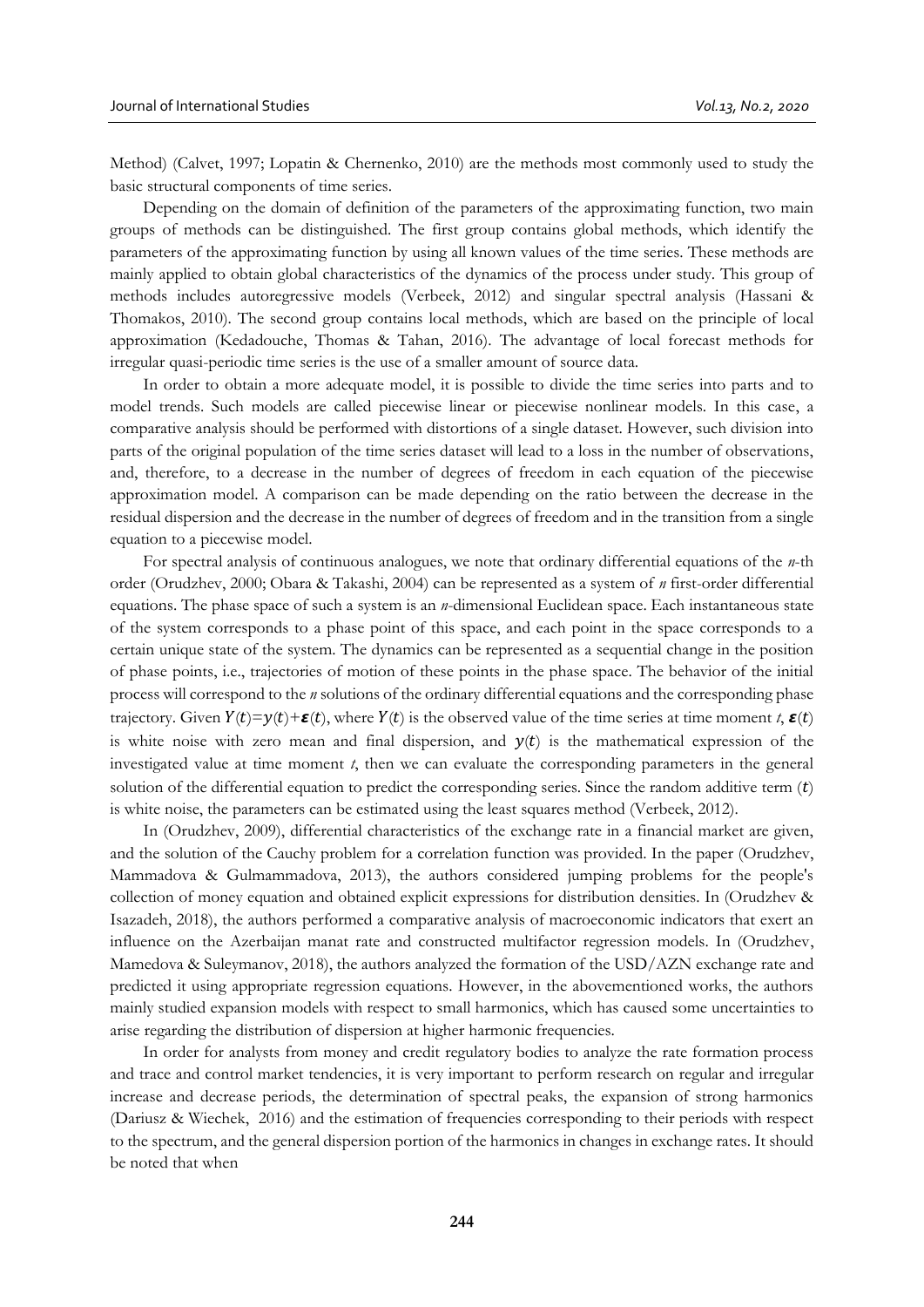$\alpha_i^{\text{\tiny (1)}} \bigl( r_i^{\text{\tiny (1)}} \bigr)' \sin \bigl( \varpi_i^{\text{\tiny (1)}} t + \beta_i^{\text{\tiny (1)}} \bigr), \quad \alpha_i^{\text{\tiny (2)}} \bigl( r_i^{\text{\tiny (2)}} \bigr)' \cos \bigl( \varpi_i^{\text{\tiny (2)}} t + \beta_i^{\text{\tiny (2)}} \bigr), \; i = 1, 2, \ldots,$ 

 $(r_i^{\text{m}})$  sin  $(\omega_i^{\text{m}}t + \beta_i^{\text{m}})$ ,  $\alpha_i^{\text{m}}(r_i^{\text{m}})$  cos  $(\omega_i^{\text{m}}t + \gamma_i^{\text{m}})$ .<br>  $\alpha_i^{\text{m}}(r_i^{\text{m}})$ ,  $\alpha_i^{\text{m}}(r_i^{\text{m}})$ ,  $k = 1, 2$  are spectral<br>
al or difference equations, it is reasonable to<br>
ordic-typ (where  $\alpha_i^{(k)}, r_i^{(k)}, \omega_i^{(k)}, \beta_i^{(k)}, k = 1,2$  are spectral parameters) are the solutions of second-order differential or difference equations, it is reasonable to approximate the dynamic motion of periodic- and quasiperiodic-type vibrations using linear combinations of these functions. In this case, the frequencies of the wave movement of the vibrations are determined by the parameters  $\omega_i^{(k)}$ , and their amplitudes by the quantities  $r_i^{(k)}$ . When  $|r_i^{(k)}| = 1$  $r_i^{(k)}$  = 1, the amplitude does not change. When  $|r_i^{(k)}|$  < 1 and by increasing the time interval, they turn into damped vibrations. When  $|r_i^{(k)}| > 1$ , the vibrations increase. In this paper, we directly apply the Fourier expansion approximation and compare it with autoregression models, as this approach will provide us with rather good information about the rate behavior. When the Fourier harmonics functions are the solutions of second-order difference equations and second-order differential equations, approximating the dynamical motion of appropriate vibrations by means of linear combinations of these functions will enable us to study their oscillation properties.

#### **3. METHODOLOGY**

If the changes in the indicators of the series under consideration are of a harmonic character, then these changes will correspond to a Fourier series. If the harmonics of these indicators are expressed by sinusoidal functions, then the expansion of these functions into a Fourier series is called harmonic analysis (spectral analysis). We can use the following trigonometric polynomial as the analytic form of these vibrations.

$$
\hat{y}_t = a_0 + \sum_{i=1}^{m} (a_k \cos kt + b_k \sin kt), \quad t = 1, 2, ..., n
$$
\n(1)

where  $\hat{y}_i$  is the value of the trend function of the model constructed according to the spectral analysis of the series under consideration at time t,  $k -$  is the ordinal number of harmonics of the Fourier series, m is the number of harmonics, *n* is the total number of indicators for the series, and *t* is time and takes the values  $0, \frac{2\pi}{n}, \frac{2 \cdot 2\pi}{n}, ..., \frac{(n-1)2}{n}$  $\frac{\pi}{1}, \frac{2 \cdot 2\pi}{1}, \ldots, \frac{(n-1)2\pi}{1}$ .

*k*

The parameters of the model given in (1) can be calculated using the Least Squares method (LSM). By applying this method, we obtain 2m+1 normal systems of equations. From this system, we obtain expressions of estimations by means of the following simple algebraic calculations

$$
a_{0} = \overline{y}_{i} \quad (t = 1, 2, \dots n) \tag{2}
$$

$$
a_{k} = \frac{2}{n} \sum_{i=1}^{n} y_{i} \cdot \cos kt \qquad \left(k = 0, 1, ..., \frac{n}{2}\right)
$$
 (3)

$$
b_{k} = \frac{2}{n} \sum_{i=1}^{n} y_{i} \cdot \sin kt \qquad \left(k = 0, 1, ..., \frac{n}{2}\right).
$$
 (4)

After estimating the parameters, we define the harmonics where the change in the harmonics of the series is best described. Increasing the number of harmonics will improve the accuracy of the approximation; however, in this case, it may also increase the number of quadratic deviations. Increasing the square deviation will lower the validity of the model.

The main square deviation is used to indicate to what degree the observed indicators deviate from the mean level of the time series. The smaller the mean error of approximation and the square deviation are for the given series, the more adequate the constructed model will be. The main square deviation was calculated using the following formula: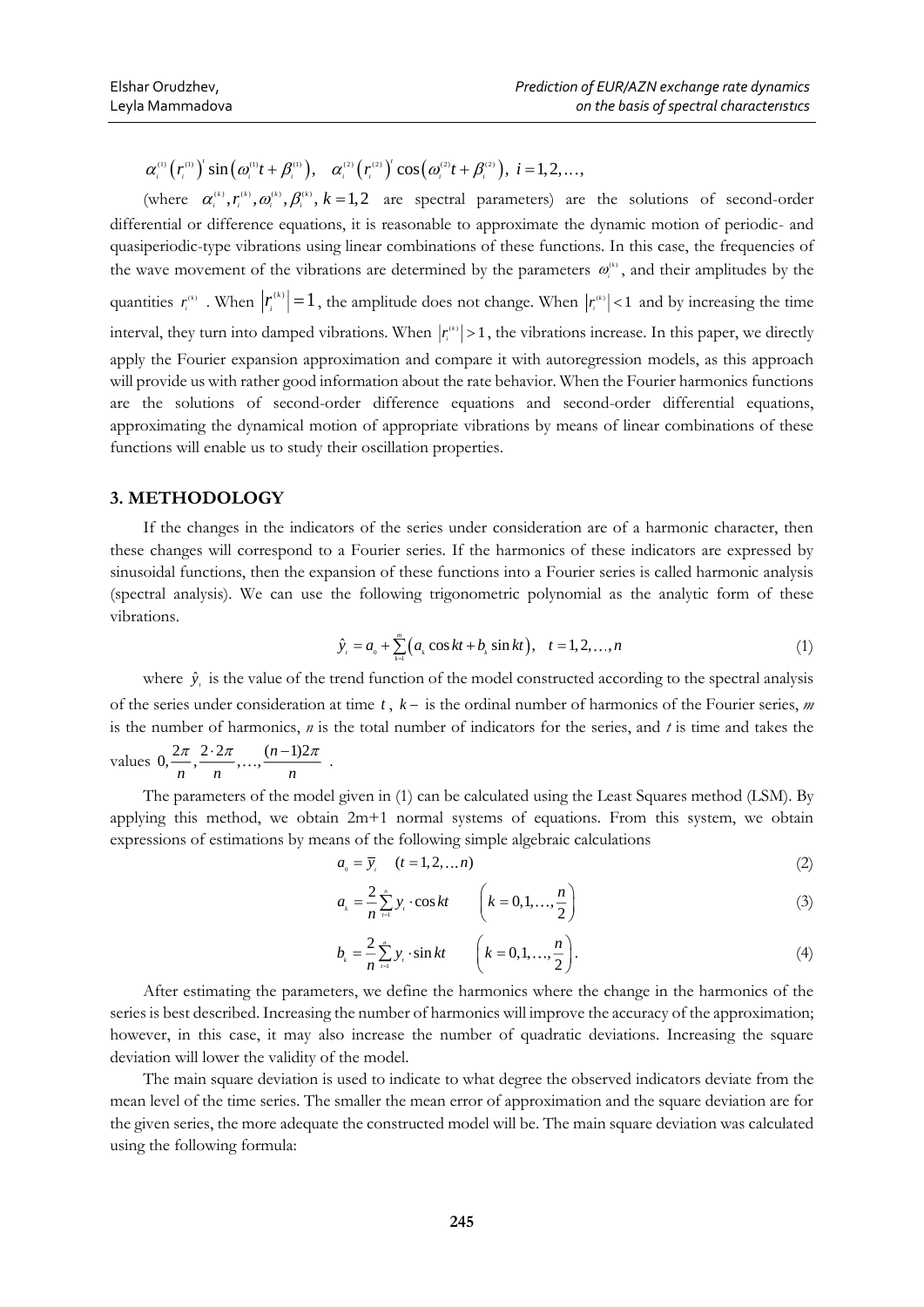$$
\sigma_{y_i} = \sqrt{\frac{\sum_{i=1}^{n} \left(y_i - \hat{y}_i\right)^2}{n - m}}
$$
\n(5)

$$
\overline{\varepsilon} = \frac{1}{n} \sum_{i=1}^{n} \left| \frac{y_i - \hat{y}_i}{y_i} \right| \cdot 100\% \tag{6}
$$

The main calculation formula for spectral analysis may be written as:

$$
\hat{y}_i = a_0 + \sum_{i=1}^{n} c_k \left( \cos kt + \phi_k \right) \tag{7}
$$

or

$$
\hat{y}_t = a_0 + \sum_{t=1}^n c_k \left( \sin kt + \phi_k \right) \tag{8}
$$

where  $c_k$  – is the amplitude of the constructed model and  $\phi_k$  – is the model's phase.

The amplitude was calculated using the formula

$$
c_{\scriptscriptstyle k} = \sqrt{a_{\scriptscriptstyle k}^2 + b_{\scriptscriptstyle k}^2} \ . \tag{9}
$$

The phase was calculated using the formula

$$
\phi_{\scriptscriptstyle{k}} = \arctg\left(-\frac{b_{\scriptscriptstyle{k}}}{a_{\scriptscriptstyle{k}}}\right). \tag{10}
$$



**Graph 1. Time-dependent graph of the amplitude of a periodic wave**

The amplitude expresses the distance from the t (abscissa) axis of the graph of the model constructed by spectral analysis (Graph 1). The distribution of the amplitude of the harmonic composition is called the 'amplitude spectrum'. The distribution with respect to phases is called the 'phase spectrum'.

The selection of harmonics that better approximate the factual data is performed through other statistical and adequacy characteristics of the model in addition to the condition of optimizing its mean quadratic error. If there are non-periodic trends and periodic or quasi-periodic tendencies in the dynamics, then comparative analyses are performed by establishing multi-harmonic models and stipulating the increase in the accuracy of the approximation and non-deviation of the amplitudes from the diapason with certain finite values using the linear regression equation and Fourier harmonics together to model the dynamics. Irrespective of the order of phase variables, panel data, or time series in the studied series, it is important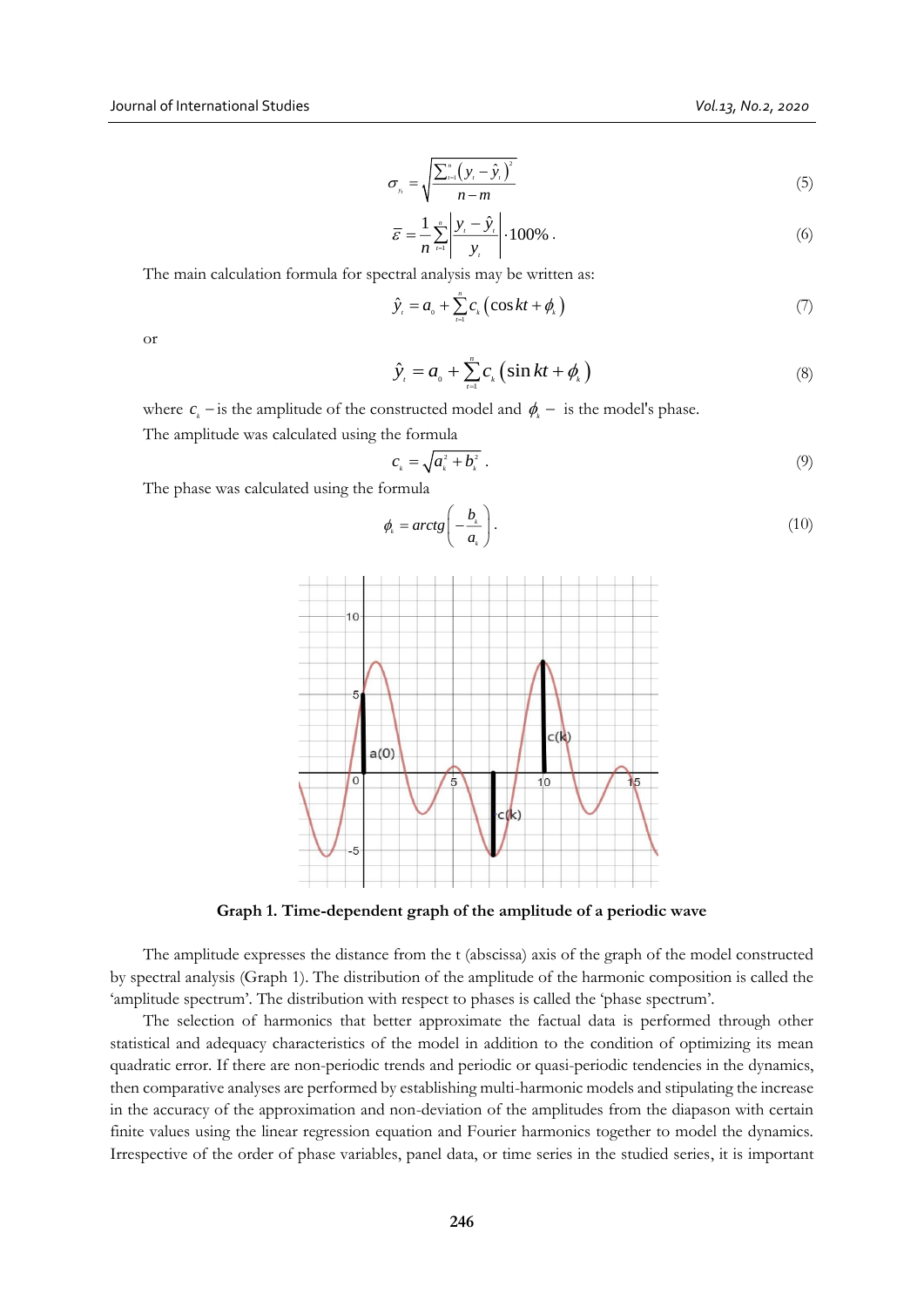for the evaluation of the spectral characteristics of the studied process that, for the establishment of the most suitable model for the given series, the models be based on the trigonometric Fourier series in the case of a non-linear model with a linear or non-linear trend and trigonometric content. The limitation of using high-composition polynomials with a non-periodic trend is the homogeneity of the studied collection. If a high-degree polynomial is used, the curve of the trajectory will be subjected to more declination and the homogeneity of the collection with regard to the resulting factor will decrease. The forecasting of the exchange rate can have higher accuracy by separating the harmonic vibrations, carrying out statistical assessment of the ratios of factor variables of sine and cosine types relevant to all possible frequencies, calculating the theoretical amplitude and phase values that fit the vibrations, and establishing models with a statistically grounded polynomial trend and that reflect the harmonic vibrations.

# **4. EMPIRICAL RESULTS AND DISCUSSION**

The proposed theoretical method was realized by adopting new approaches to the analysis of the real EUR/AZN exchange rate. All calculations and practical realizations were performed in the Microsoft Excel package, as it performs statistical calculations and analysis of time series more conveniently than other packages. First, we describe the results of the realization of the descriptive statistics of the data in the following Eviews table.

Table 1

|              | CURRENCY EXCHANGES FOR EUR/AZN |
|--------------|--------------------------------|
| Mean         | 1.984619                       |
| Median       | 1.999150                       |
| Maximum      | 2.133500                       |
| Minimum      | 1.802900                       |
| Std. Dev.    | 0.082329                       |
| Skewness     | $-0.448943$                    |
| Kurtosis     | 2.387975                       |
| Jarque-Bera  | 17.71164                       |
| Probability  | 0.000143                       |
| Sum          | 714.4627                       |
| Sum Sq. Dev. | 2.433338                       |
| Observations | 360                            |

Descriptive statistics of EUR/AZN currency exchanges

Table 1 shows that the asymmetry is equal to 0.44, which indicates that there is a slight left-side asymmetry of the empirical distribution curve compared with the theoretical one. The excess is 2.38, so there is a slight peak in the empirical curve. Since the result of the Jarque–Bera test is a value that is significantly different from zero, the dynamics do not obey the normal partition law. Taking into account the fact that the global spectral characteristics show that the maximum and minimum values of the given series are located on a strip with a smaller width and connection, the dynamics of the process under study will be used in the global methodology to determine the parameters of the approximating function. In this forecasting of the dynamics of the process in question, we will approximate the trend as a linear trend in a combination of harmonious oscillations of various frequencies relative to this trend.

To construct the spectral analysis model of the EUR/AZN exchange rate, we first analyzed the harmonics, i.e., the case where m=1. We then applied the least squares method to parametrize the model.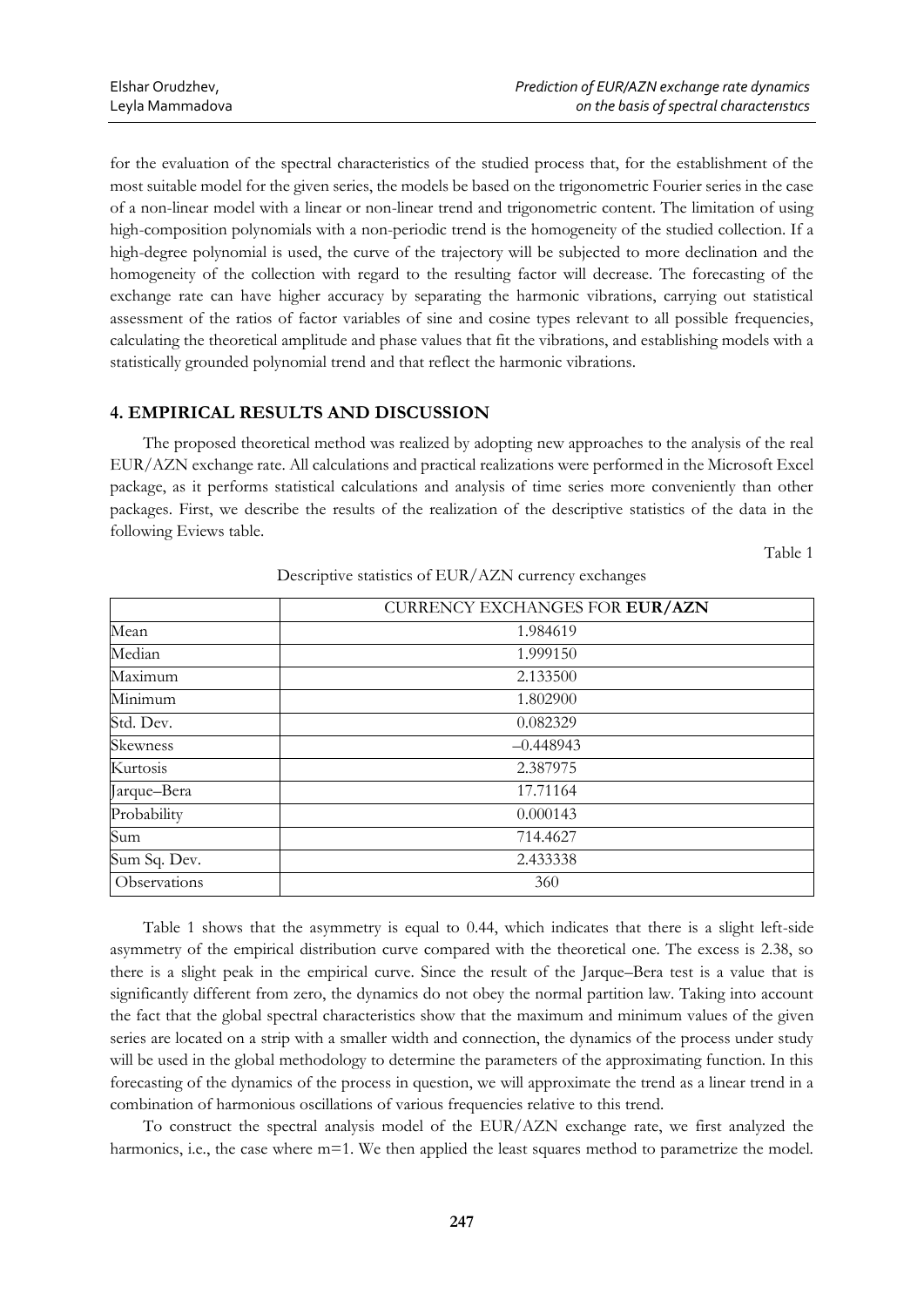.



Using instrumentation procedures in MS EXCEL, we obtained the motion dynamics and smooth curve described in Graph 2.

**Graph 2. EUR/AZN exchange rate motion dynamics and smooth curve in the case of one harmonic**

From Graph 2, we obtained the following analytic form of the trigonometric trend function of the model:

$$
\hat{y}_t = 1,98 - 0,0541 \cos t - 0,082 \sin t. \tag{11}
$$

The mean square deviation of the model  $\sigma = 0.044$ , and the mean error of approximation  $\bar{\varepsilon} = 1.895\%$ 

Now, let us consider a model with two harmonics, i.e., the case where m=2. Executing the appropriate algorithmic procedures in the EXCEL software package yielded the description of dynamics that is shown in Graph 3.



**Graph 3. EUR/AZN exchange rate motion dynamics and smooth curve in the case of two harmonics**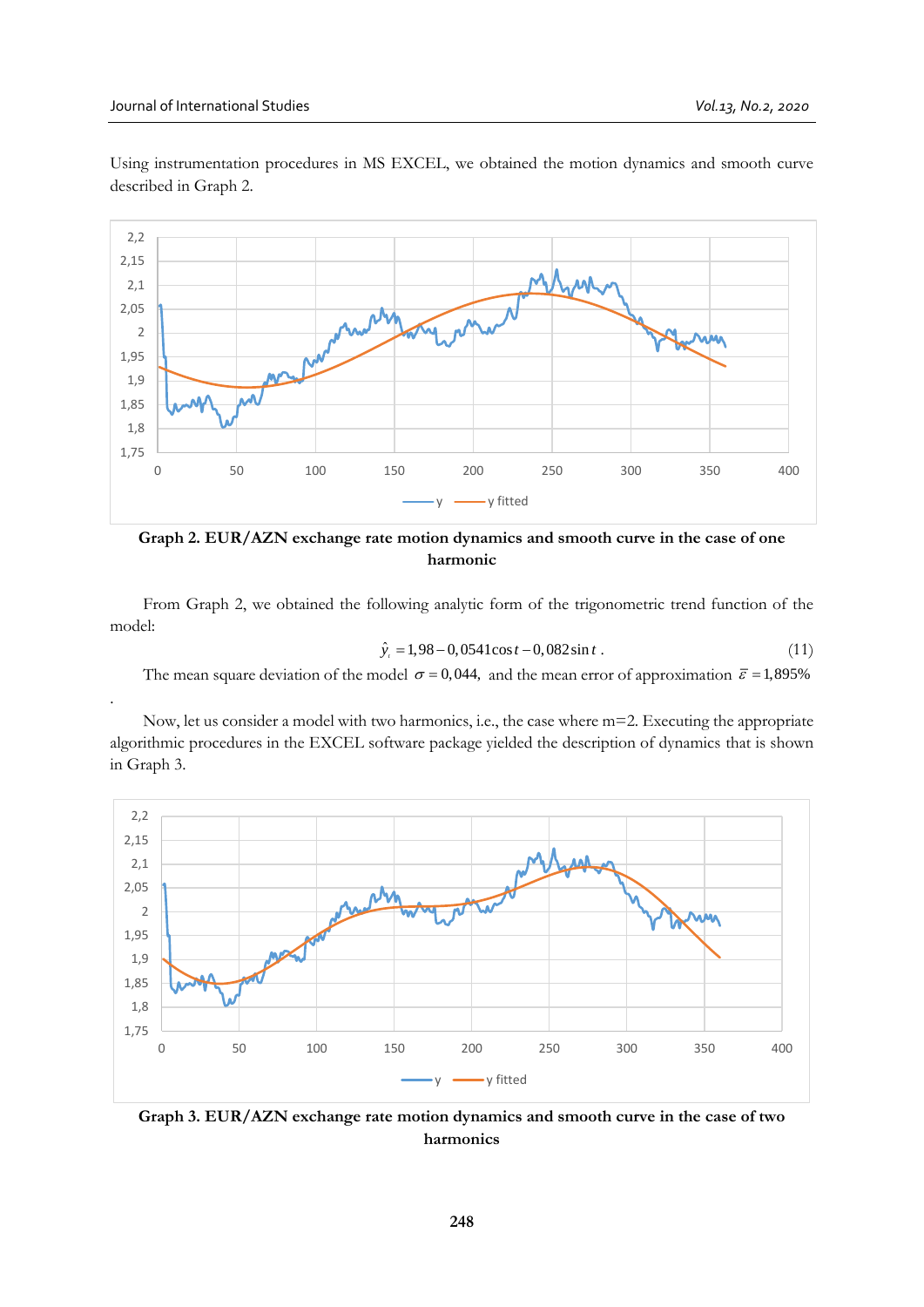The trigonometric form of the trend of the model is as follows:

 $\hat{y}_t = 1,98 - 0,0541 \cos t - 0,082 \sin t - 0,03 \cos 2t - 0,037 \sin 2t$  (12)

Its mean square deviation is  $\sigma = 0.03$ , and its mean error of approximation is  $\bar{\varepsilon} = 1.1165\%$ .

Now, let us consider a model with three harmonics. In the same way, we obtain the motion dynamics that are shown in Graph 4.



**Graph 4. EUR/AZN exchange rate motion dynamics and smooth curve in the case of three harmonics**

The analytic description of the model is given by the following trigonometric expression

$$
\hat{y}_i = 1,98 - 0,0541 \cos t - 0,082 \sin t - 0,03 \cos 2t - 0,037 \sin 2t + 0,023 \cos 3t + 0,044 \sin 3t \tag{13}
$$

Its mean square deviation  $\sigma = 0.025$ , and its mean error of approximation  $\bar{\varepsilon} = 0.96\%$ .

Analysis of all three models shows that, as the number of harmonics increases, the mean square deviation and the mean error of approximation decrease. The constructed model for which the values of the indicators is closest to zero will be the most accurate model.

It should be noted that any successive Fourier harmonic will contain the preceding harmonics. If the order of harmonics is increased, the vibration frequencies will increase and the wavelength of sinusiodal osciallations will decrease.

Our research shows that the most accurate model for the series is a model with 180 harmonics. To verify this, we considered models with m=179, 180,181, and 182 harmonics.

First, we considered the case where m=179 (a model with 179 harmonics). In this case, the graphical description has the following form: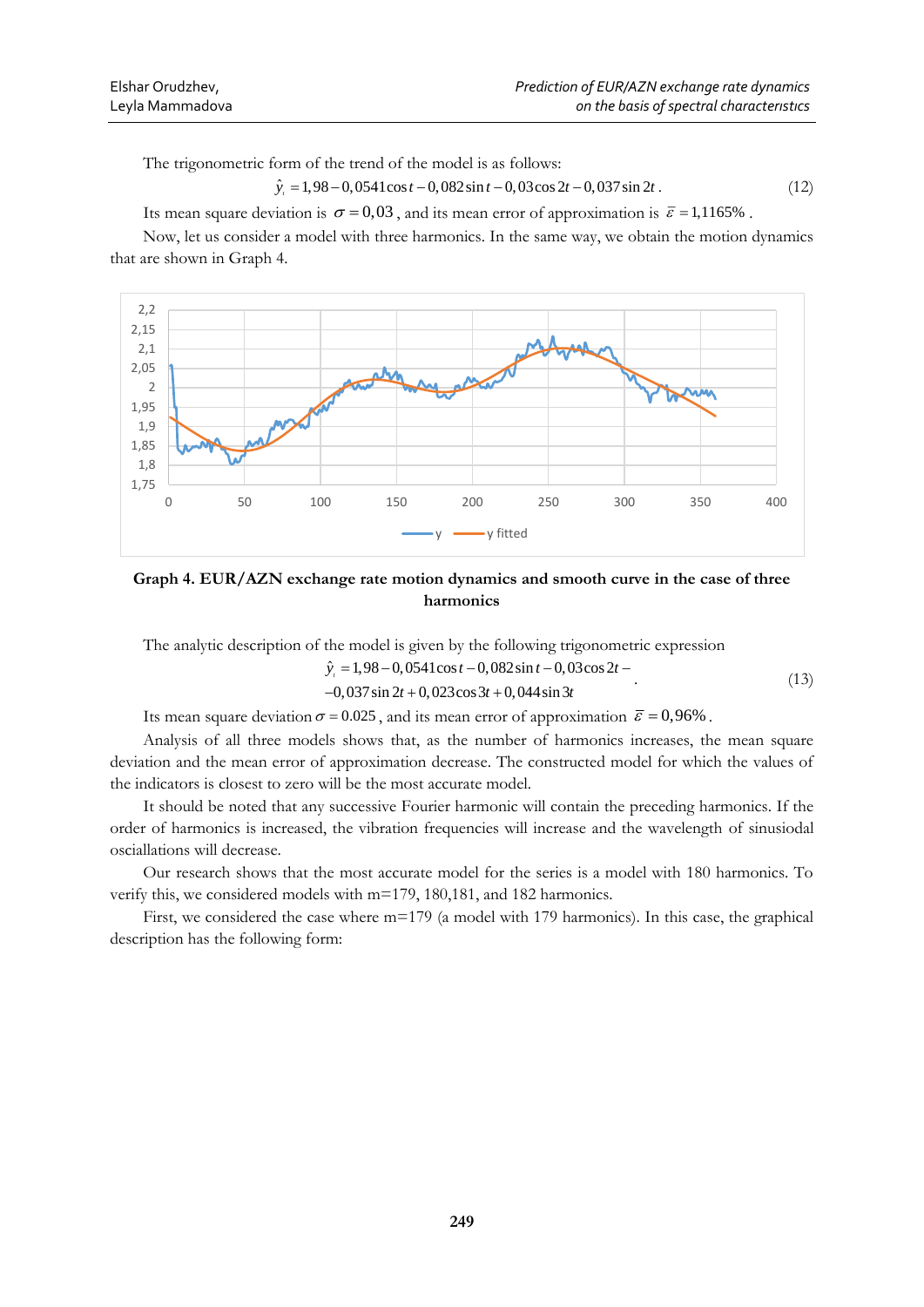

**Graph 5. EUR/AZN exchange rate motion dynamics and smooth curve in the case of 179 harmonics**

The mean square deviation of the model  $\sigma = 0,000466$ , and the mean error of approximation  $\overline{\varepsilon}$  = 0,023332% .

Now, let us consider the case where m=180 (a model with 180 harmonics). The motion dynamics are given in Graph 6.



**Graph 6. EUR/AZN exchange rate motion dynamics and smooth curve in the case of 180 harmonics**

The mean square deviation of the model  $\sigma = 0,000466$ , and the mean error of approximation  $\overline{\varepsilon}$  = 0,0232% .

Now, let us describe graphically the case where m=181 (a model with 181 harmonics).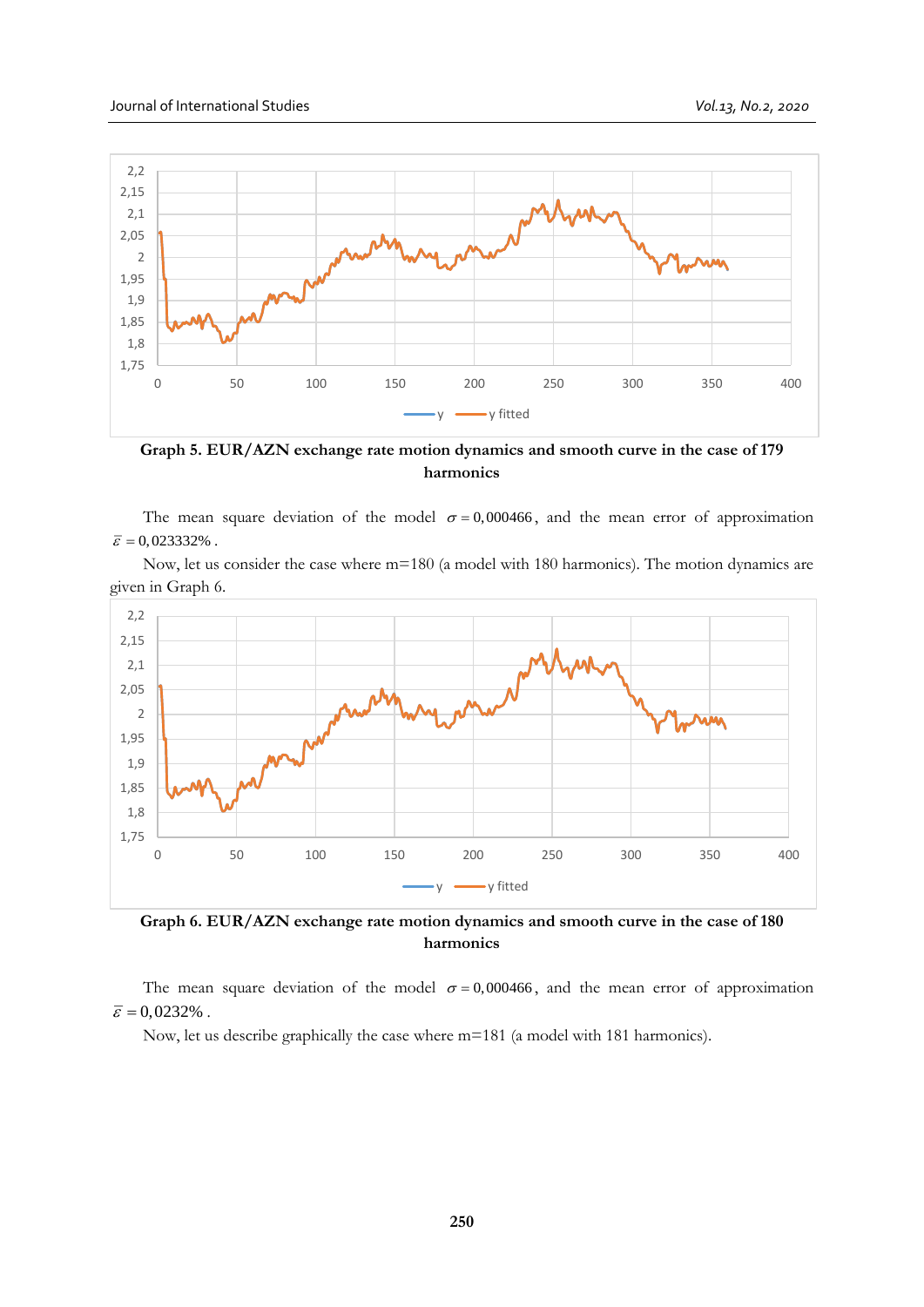

**Graph 7. EUR/AZN exchange rate motion dynamics and smooth curve in the case of 181 harmonics**

The mean square deviation of the model  $\sigma = 0,000615$ , and the mean error of approximation  $\overline{\varepsilon}$  = 0,02543% .



Then, we considered a model with 182 harmonics. The motion dynamics are shown in Graph 8.

**Graph 8. EUR/AZN exchange rate motion dynamics and smooth curve in the case of 182 harmonics**

The mean square deviation of the model  $\sigma = 0,000706$ , and the mean error of approximation  $\overline{\varepsilon}$  = 0,028%.

Comparative analysis shows that, in the models with 180 and 181 harmonics, both the mean square deviation and the approximation factor have very similar values. The mean square deviation and mean error of approximation of the model with 180 harmonics are less than the mean square deviation and mean error of approximation of the model with 181 harmonics. When we examine the indicators of the model with 182 harmonics, we see that the mean square deviation and the mean error of approximation of this model are greater than those of the other models. As an increase in the number of harmonics causes an increase in the mean square deviation and mean error of approximation, we considered the model with 180 harmonics to be the best model.

The final result of our analysis is that the EUR/AZN exchange rate is discrete (i.e., it was shown to be described by linear combinations of harmonic compositions of a Fourier series).

The analytic form of the accepted model is as follows: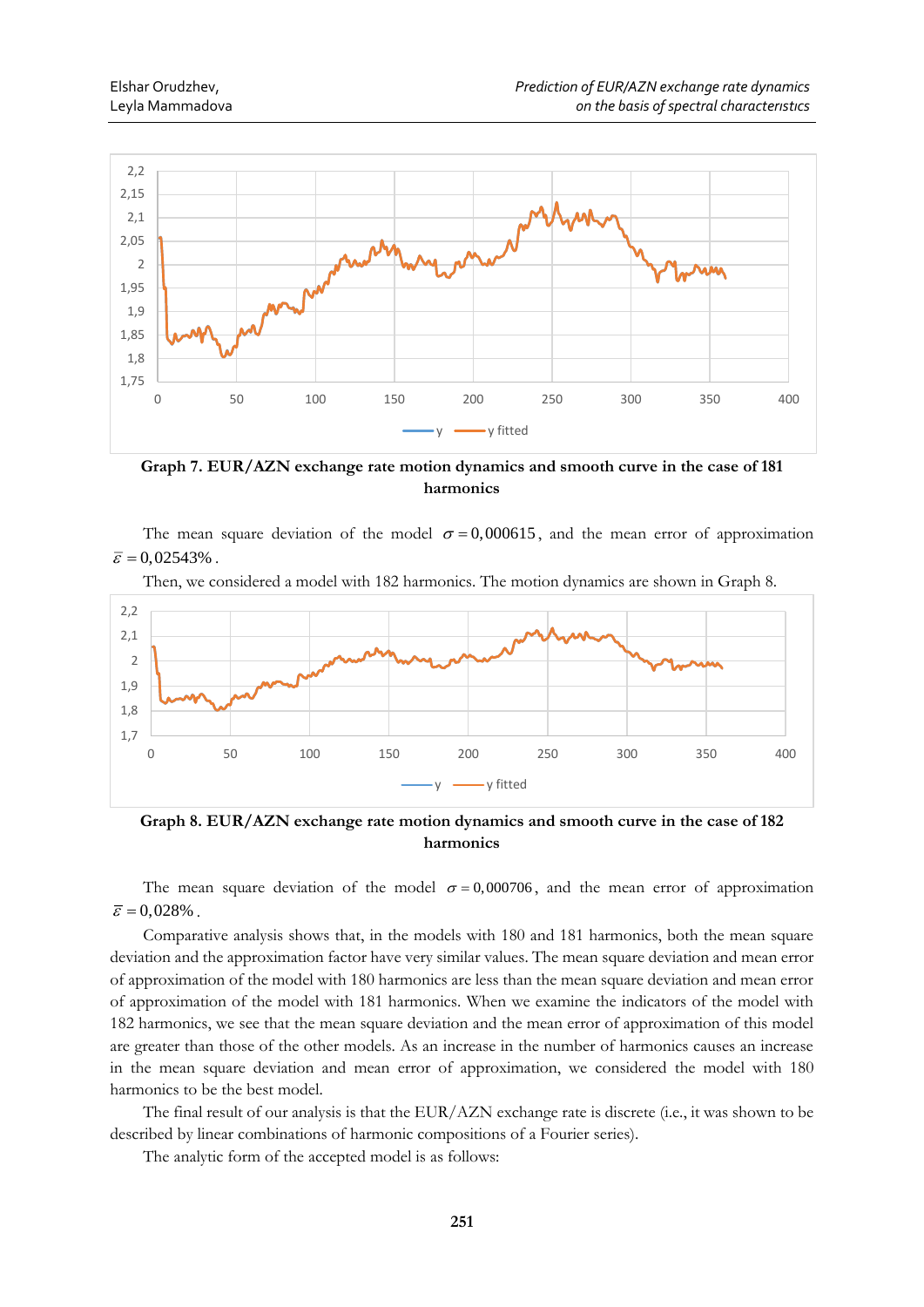$$
\hat{y}_t = 1,98 - 0,0541 \cos t - 0,082 \sin t - 0,03 \cos 2t - 0,037 \sin 2t + 0,023 \cos 3t + 0,044 \sin 3t + \cdots - 0,00045 \cos 179t - 0,00037 \sin 179t - 0,0044 \cos 180t - 0,00022 \sin 180t \tag{14}
$$

The remaining terms of the constructed model are described in Graph 9.



**Graph 9. Remaining terms of the accepted model**

As can be seen from the graph, the remaining terms of the constructed model are stationary at 0. Therefore, we have obtained some initial information about the constructed model. Now, let us examine some indicators of the model. The amplitude and phase of the model constructed by using the spectral analysis approach were separately calculated for each of the harmonics. As the constructed model has 180 harmonics, we obtained 180 amplitude and phase values.

The results show that the greatest amplitude value max  $c<sub>k</sub> = 0.098$ , and the lowest amplitude value  $\min c_k = 0.0000784$ . The greatest phase value  $\max \phi_k = 1.555$  *rad*, and the lowest phase value  $\phi = -1,558$  rad.

As the variable factors  $Sin(kt)$ ,  $cos(kt)$  are orthogonal, each of their correlation factors equals zero, and so the factors are independent and their contribution to the change in total dynamics will be summed. Therefore, the coefficients  $a_k$  and  $b_k$  should be calculated.

This time, verifying the importance of the coefficients  $a_k$  and  $b_k$  by the t-Student criterion would not be efficient because the distribution of the variables  $Sin(kt)$ ,  $cos(kt)$  is not a normal distribution. Therefore, the selection of appropriate harmonics for analysis should be verified using F-Fisher statistics.

Now, let us consider the verification of the validity of the constructed model. In the general case, an estimation of the validity of a regression equation is an estimation of how well a mathematical model describes the dependence between variables, and offers an indication as to whether the number of the explanatory variables contained in the equation is sufficient to describe the explained variable. Verification of the validity of a regression equation is performed on the basis of a dispersion analysis.

To verify the degree of importance (validity) of the constructed model of the EUR/AZN exchange rate, we first applied the F-Fisher test. The proposition that the model is valid will be accepted as true for the case when the result calculated by the F-Fisher test is greater than the appropriate critical value of the F-Fisher statistics; i.e.,  $F_{\text{calculated}}$  >F<sub>table</sub>. To determine the critical table value of the F-Fisher test, the degree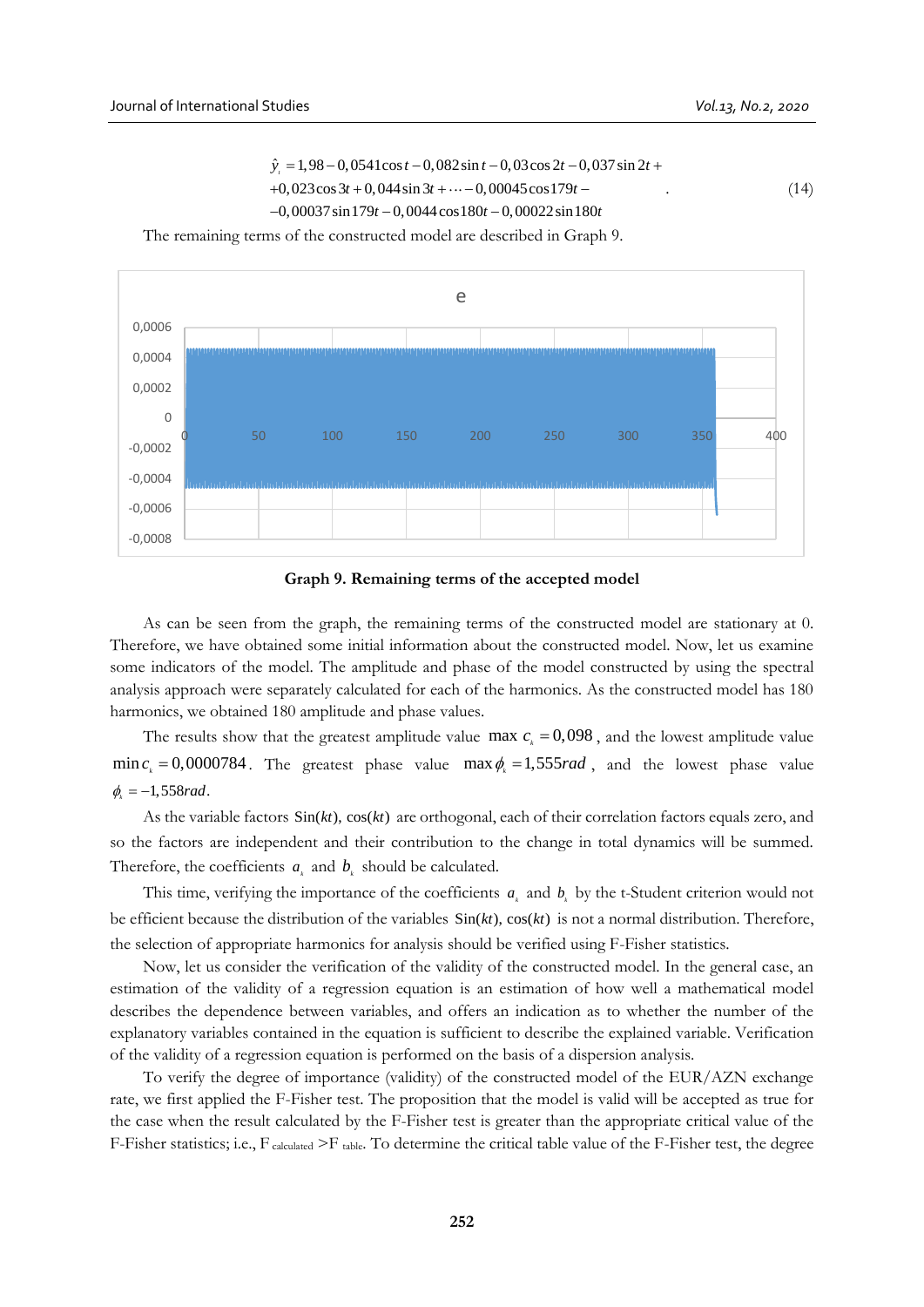of importance (expressed as percentage probability) and the degree of independence should be determined. We determined the degree of independence of the test under a certain condition, i.e., according to the number of harmonics and observations in the form  $k_1 = m$ ,  $k_2 = n - m - 1$ . As the model with 180 harmonics has 360 parameters (m=360), according to the number of observations n=360,  $k_1 = 360$ ,  $k_2 = 360$  –  $360 - 1 = -1$ . In the table of F-statistics, we can see that degrees of independence are given only by natural numbers, which means that it is impossible to calculate the validity of the model with 180 harmonics using F-Fisher statistics. Therefore, we verified the validity of the model with 179 harmonics using Fstatistics. According to the degree of independence given above, the F-Fisher critical table value at a degree of importance of 5% is  $F_{0.05;358;1} = 253,7$ , and the F-Fisher critical table value at a degree of importance of 10% is  $F_{0.13381}$  = 63,31. Thus, for a model to be valid at a degree of importance of 5%, the inequality F > 253,7 should be satisfied. For a model to be valid at a degree of importance of 10%, the inequality F >63,31 should be satisfied. Now, let us calculate the real F value of the change in the EUR/AZN exchange rate. First, the indicators of the dispersion analysis were calculated and, for each component (regression, remainder term, total), the sum of squares was found to be:  $Q<sub>r</sub> = 2,433234$ ,  $Q<sub>e</sub> = 0,000104$ ,  $Q = 2,433338$ . According to the sum of squares, the mean squares take the value  $S_r^2 = 0,006797, S_s^2 = 0,000104$ . Finally, when we performed the F-Fisher test, we obtained the value  $F=87,012$ . If we compare the obtained result with the appropriate table values at a degree of importance of 5%, we can see that 87,012<253,7. If we compare the obtained result with the appropriate table values at a degree of importance of 10%, we can see that 87,012>63,31. These results show that the model satisfies the F-statistics importance criterion only at a degree of importance of 10%. To verify the validity of the model using the t-Student criterion, let us consider the  $\left| t_{\text{calculated}} \right| > t_{\text{table}}$ .

Here, the <sup>*t*</sup>table</sup> value is determined according to the degree of independence  $df = n - m - 1$ . As  $n = 360$  *df*  $= 360 - 358 - 1 = 1$ . According to this indicator, the critical table value  $t_{\text{table}} = 1.6314$ . The t-Student statistics criterion is satisfied at a degree of importance of 5%. Thus, to verify the validity of the model, each separate harmonic should satisfy the inequality  $|t_{\text{calculated}}| > 1,6314$ .

Now, we calculate the value of the t-Student criterion according to the model. We note that, as the value of the t-Student criterion must be calculated separately according to each parameter, we have 360 calculated values. The calculation was carried out in the EXCEL program, and a result was obtained for each parameter. The results show that  $t_{\text{calculated}}$  (max) = 0.03 was the greatest obtained value, and  $t_{\textit{calculated}}$  (min) = 0.116 was the lowest obtained value.

If we compare the obtained values with the table values, we can see that  $0,03 < 1,6314$  and -0,116 < 1,6314. As these results do not satisfy the t-Student statistics inequality condition at a degree of importance of 5%, this model is considered to be insignificant for each separate parameter.

In addition, we calculated the value of the t-Student criterion according to Spearman's rank correlation and the result was  $t_{calculated} = 172, 75$ .

Generalizing the results of the two tests, we find that the separate influence of each parameter on the table results is not significant. However, the constructed model, together with all parameters, is considered to be valid. To verify the existence of autocorrelation, we should first construct a zero hypothesis. The H<sub>0</sub> hypothesis on the nonexistence of autocorrelation was determined according to the Darbin–Watson critical table value. According to the number of table observations  $(n=360)$  and the number of variables  $(m=358)$ , we found that  $d_i = 1,33$  and  $d_i = 1,8$ . The d-statistics value was calculated using the procedural instruments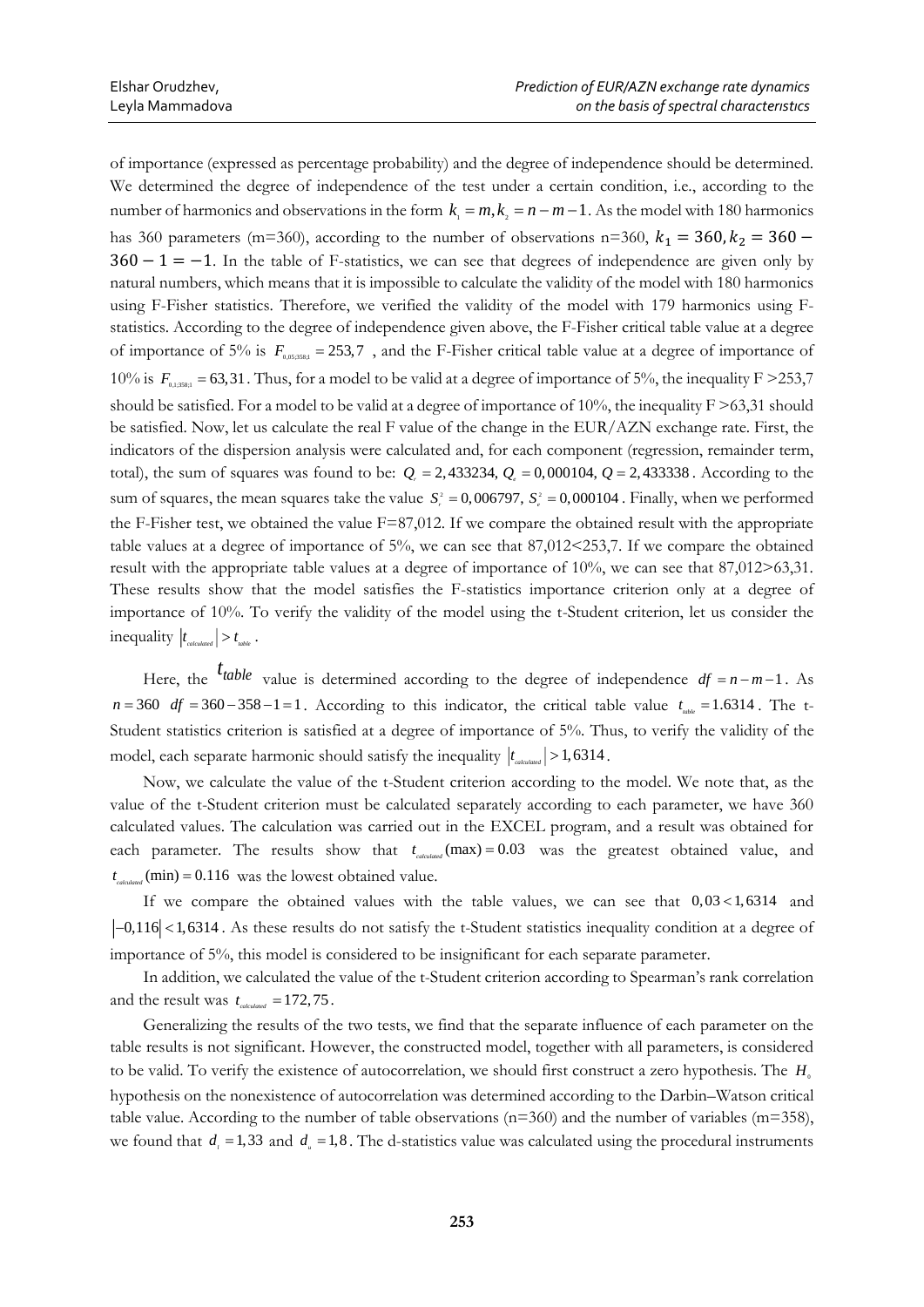in the EXCEL computer package to verify the autocorrelation of the constructed model. The obtained dstatistics value was  $d=3.97$ . For this value, the double inequality  $4-d$ <sub>*,</sub>*  $d$  < 4 is satisfied. Therefore, we</sub> rejected the  $H_0$  hypothesis and adopted the alternative  $H_1$  hypothesis that concerned the existence of negative autocorrelation.

The constructed model's determination coeffiecient  $R^2 = 0,999957$ . As can be seen, the obtained result is close to unity. This means that the constructed model explains 99,9957% of the dispersion of the exchange rate.

Finally, we note that even if each separate harmonic in a model is not considered to be optimal, in general, it can still be considered to be an optimal model. The main reason why each separate harmonic was not considered to be optimal is that the considered dynamic series is not stationary and the analytic form has 179 harmonics that are dependent only on one time factor. Non-importance of each separate factor of a model does not influence the validity of the model; thus, the model was considered to be optimal.

To predict the EUR/AZN exchange rate on the basis of spectral analysis, the following procedures should be performed.

- To construct the model's trend:

$$
\hat{y}_i = a + bt + e_i \tag{15}
$$

- To construct the model's remaining terms:

 $e_{i} = a_{i} \cos t + b_{i} \sin t + a_{i} \cos 2t + b_{i} \sin 2t + \cdots + a_{m} \cos mt + b_{m} \sin mt$ (16)

- To calculate the general prediction element. The general prediction is calculated as the sum of two prediction components. Let us consider the following analytical form

$$
y_t = 1,884 + 0,000557t\tag{17}
$$

of the trend function. Graph 10 shows a description of the model constructed on the basis of the trend equation.



**Graph 10. Description of the model constructed on the basis of the trend equation**

Graph 11 shows a description of the remaining terms, which were obtained using the formula  $e_{i} = y_{i} - \hat{y}_{i}$ .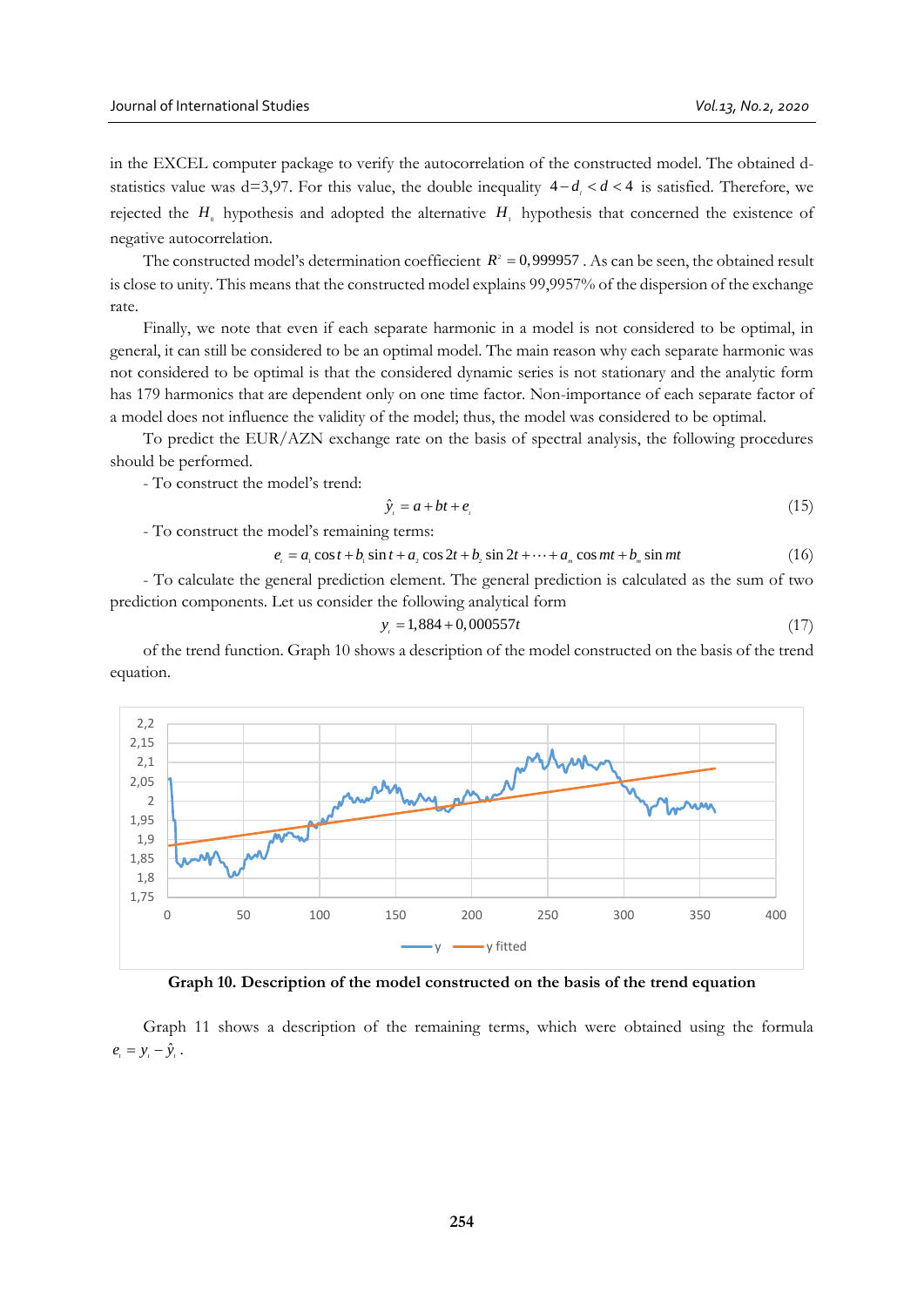

**Graph 11. Description of the remainder terms**

It should be noted that the application of the spectral analysis method for modeling an exchange rate should be performed in the same way as the construction of the model of remainder terms. That is, to perform a spectral analysis of the model, the most correct number of harmonics should be obtained and the most true model should be constructed. We can accept m=179 as the most optimal number of harmonics for the model because the standard error for this number of harmonics was  $\sigma = 0.00739$  and this error was less than the standard errors for the other numbers of harmonics (for m=178,  $\sigma$  = 0,00106, for m=180,  $\sigma$  = 0,00739, and for m=181,  $\sigma$  = 0,00106). As can be seen, the standard error of the model with 180 harmonics is the same as the standard error of the model with 179 harmonics. As they are rounded

values, we should consider the more accurate values. For the model with 179 harmonics  $\sigma = 0.000738...$  64701, and for the model with 180 harmonics  $\sigma = 0.000738...$  64707. Therefore, we accept that the model with 179 harmonics (m=179) is the true model.

The analytic form of the regression function of the obtained model is as follows:

$$
e_t = -0.055\cos t - 0.018\sin t - 0.027\cos 2t - 0.0051\sin 2t + \tag{18}
$$

$$
+\cdots-0,00148\cos 179t-0,0...192\sin 179t
$$

 $(18)$ 

The corresponding graph is given in Graph 12.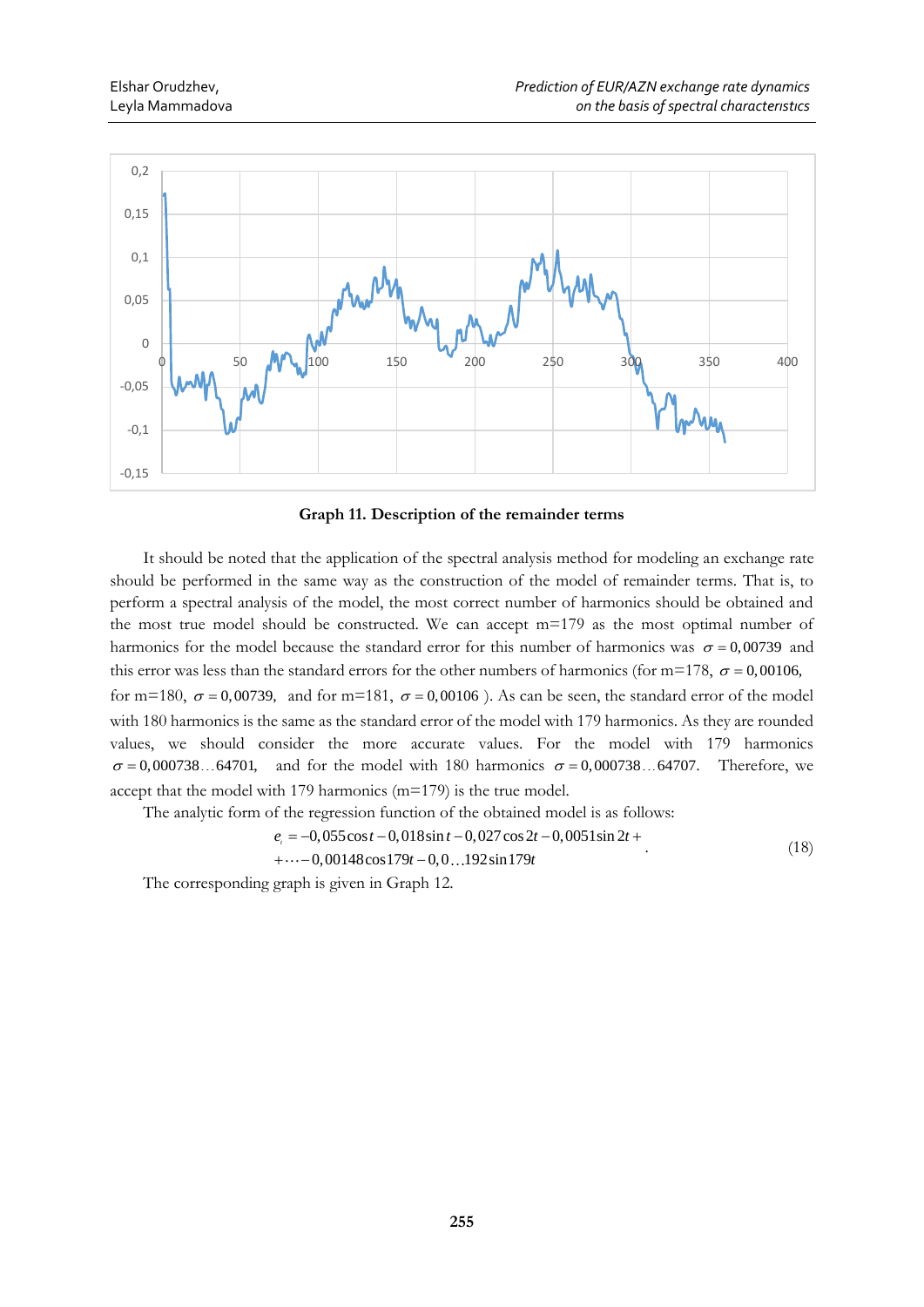

**Graph 12. Graph of the regression function of the optimal model**

For the optimal model, the mean error of approximation is 4.25%. The description of the remainder terms of the constructed model is given in Graph 13.



**Graph 13. The description of remainder terms of the optimal model**

From Graph 13, we can see that the remainder terms of the model are distributed stationarily at 0.

As was mentioned above, the total prediction value is considered to be the sum of two prediction components. These prediction components are the prediction components of the trend function and the spectral analysis model of the remainder terms.

To perform a next-day forecast, we can adopt for the trend equation t=361,362, for the spectral analysis of remainder terms  $t = \frac{361\pi}{180}$ ,  $\frac{181\pi}{90}$ , and other values, and then perform a calculation.

After calculating the prediction components with respect to the trend, we obtained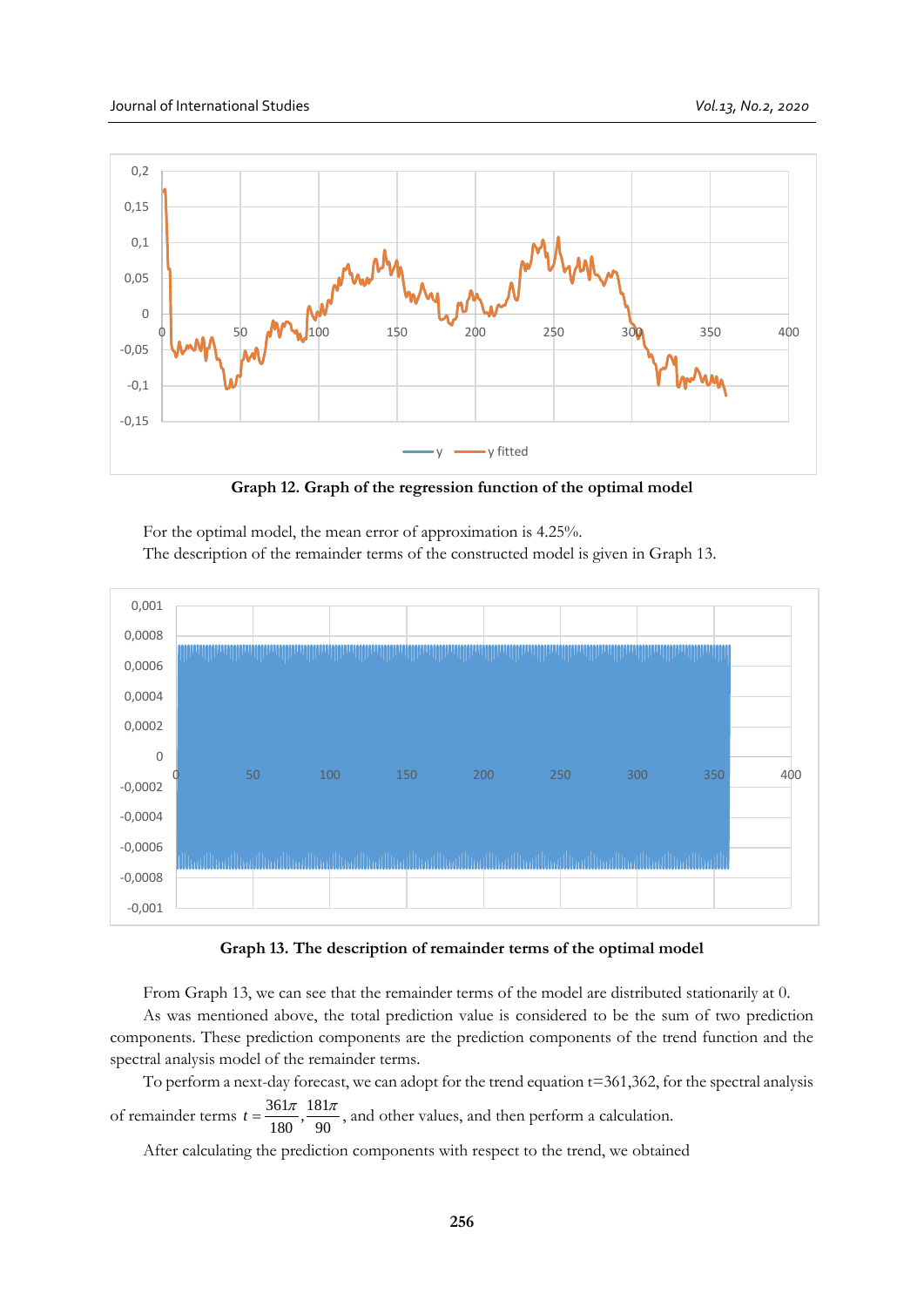$y_i = 1,884 + 0,000557 \cdot 361 = 2,085$ .

After calculating the prediction components according to the spectral analysis of remainder terms, we obtained  $e_i = 0.171$ . So, the total prediction value is  $y_i$  (*predicton*) = 2,085 + 0,171 = 2,256.

To diminish the difference between the prediction value and the real value, we can replace the linear trend (17) with a higher-order polynomial.

#### **5. CONCLUSIONS**

In this paper, we performed mathematical–empirical analyses and realizations using the Excel software package for 360 indicators based on daily indicators of changes in the EUR/AZN exchange rate. We built a model with the content of a linear-trend Fourier series of these indicators with time-dependent behavior, and determined structural functions of finite numbers of the linear trend and the trigonometric series with respect to the time to forecast EUR/AZN exchange rate dynamics. As a result of a comparative spectral analysis performed by correctly exploiting the statistical spectral analysis approach and the statistical test needed to control the adequacy of the model, it was determined that, within the timeframe 03.02.2017– 03.08.2018, the most optimal model to describe the behavior of the time series of changes in the EUR/AZN exchange rate, in comparison to the mean quadratic deviation and the mean error of approximation, was the model with components up to the 179th harmonic month. Here, a model with a straight-line trend and a sine and cosine additive structure was constructed, and a prediction model of an appropriate Fourier series was also constructed. In the time interval under consideration, a stable Azerbaijan manat rate between restricted amplitude quasi-periodic vibrations of the EUR/AZN exchange rate and a national currency with a dynamic tendency was found to be the result of correct monetary policies for the Azerbaijan manat based on predictive analytics calculations under conditions of geopolitical risk (the USA's sanctions on Russia and Iran, risks connected with the conditions in the area, a decline in the oil price, etc.).

## **REFERENCES**

Anderson, T.W. (1971). *The statistical analysis of time series*.John Wiley and Sons. Inc.New York London Sydney Toronto. Barucci, E., & Reno, R. (2002). On measuring volatility and the GARCH forecasting performance. *Journal of International* 

*Financial Markets, Institutions and Money*, *12*(3), 183-200.

- Box, G.E.P., Jarkins, G.M., & Reinsel, G.C. (1994). *Time series Analysis. Forecasting and Control,* third edition. Prektice Hall, Upper Saddle River , Nen Jersey.
- Calvet, L. (1997). *Multifractality of Deutschemarek/US Dollar Exchange Rates.* L. Calvet, A. Fisher, B. Mandelbrat Cowles Foundation Discussion Paper-Yale University, 1166, 1-23.
- Cryer, J. D., & Chen, K. (2008). Time Series Analysis with Applications in R. Chapter 13.Introduction to Spectral Analysis .Springer-Verlag New York 2008.
- Dolinar, A. L. (2013). Spectral Analysis of Exchange Rates. *International Journal of Organizational Leadership*, *2*(1), 21-28.
- Granger, C. W. J., & Hatanaka, M. (2015). *Spectral Analysis of Economic Time Series.(PSME-1)* (Vol. 2066). Princeton university press.
- Grzesica, D., & Więcek, P. (2016). Advanced Forecasting Methods Based on Spectral Analysis. *Procedia engineering, 161*, 253-258.
- Hassani, H., & Thomakos, D. (2010). A review on singular spectrum analysis for economic and financial time series. *Statistics and its Interface*, *3*(3), 377-397.
- Kedadouche, M., Thomas, M., & Tahan, A. J. M. S. (2016). A comparative study between Empirical Wavelet Transforms and Empirical Mode Decomposition Methods: Application to bearing defect diagnosis. *Mechanical Systems and Signal Processing*, *81*, 88-107.

Koopmans , L.H. (1974). *The Spectral Analysis of the Series*. New York: Academic Press.